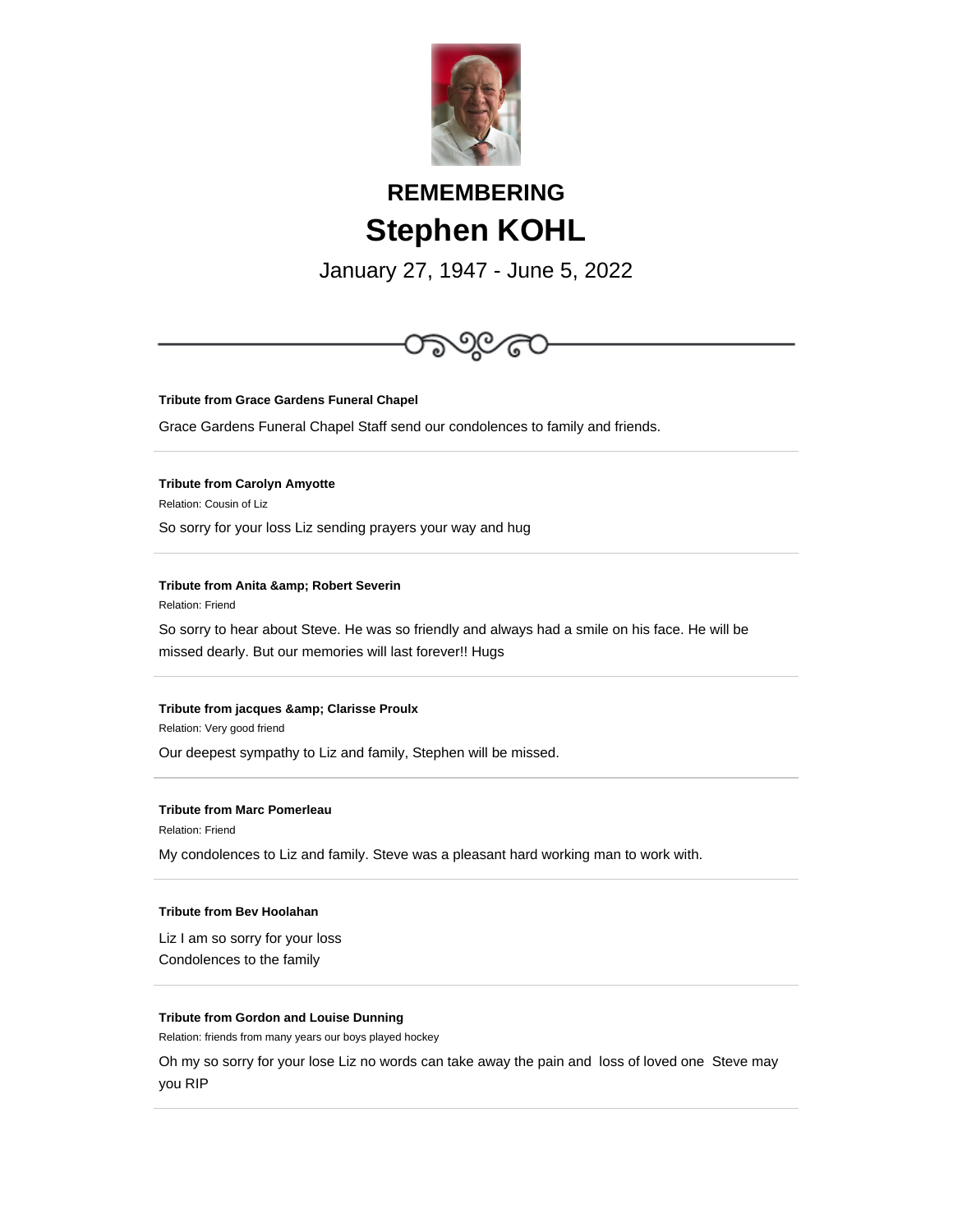#### **Tribute from Gerry and Louise Kievits**

Our thoughts and prayers go out to all the families. RIP Steve

## **Tribute from Sharo Romanovich**

Relation: Friend

My deepest condolence to Liz and family Steve was wonderful guy

## **Tribute from Noella Gabrieau**

Relation: Friend My condolence to Liz and family

## **Tribute from Michelle Blanchette**

Relation: Acquaintance Deepest sympathies Liz, hugs.

# **Tribute from Lorette/Glenn Andersen**

Relation: Friend

Steve was a great person and friend, my heart goes out to you Liz and family. You are in my thoughts and prayers

## **Tribute from Louise, Laurent & amp; Michelle DeChamplain**

Relation: Lifelong friends

Our thoughts and prayers during this very difficult time to all of Steve's family & friends. Enjoy your heavenly home Steve. We will all miss him immensely. RIP

# **Tribute from Laura Power (Fontaine)**

Relation: Childhood friend of Cyndie

Liz, Cyndie, and Michael, my thoughts and prayers are with you in this difficult time. He was so kind, had a one of a kind smile and a genuine way.

## **Tribute from Diane Chretien**

Relation: Good friend

We were very saddened to hear of the passing of Stephen. Our deepest sympathy to you and your family Liz. We will always remember his hugs and big smile. He will be missed. May he Rest In Peace.

# **Tribute from Carole Myshaniuk**

Relation: Hockey parents together.

My condolences to Liz and family. Our boys played hockey together. Remember Steve as always being positive and upbeat. May he Rest in Peace and may precious memories keep him ever near.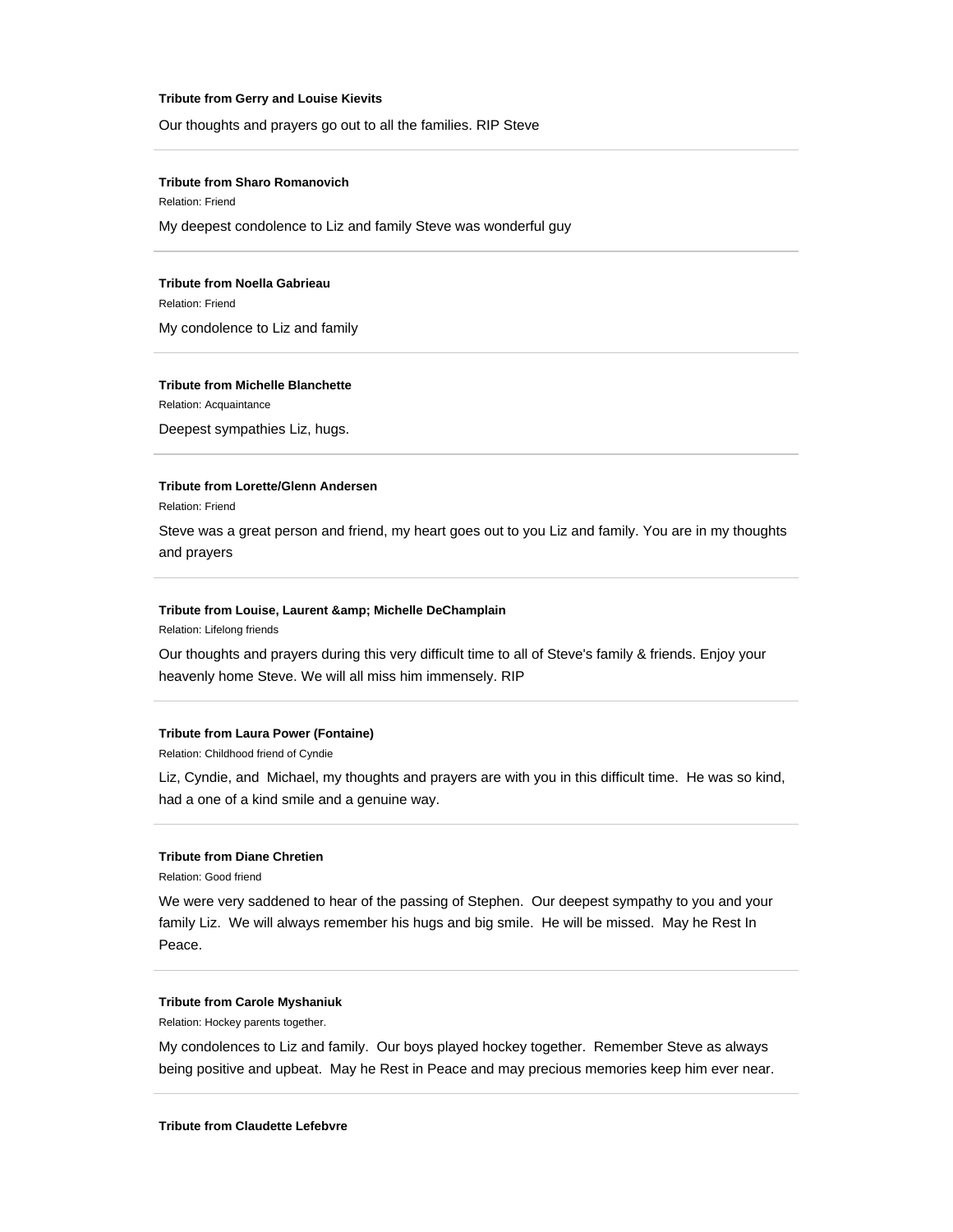## **Tribute from Pat & Sheila O'Neill**

Relation: Friend

Our sympathy to you Liz and family.

# **Tribute from Ernie and Rita Genereux**

We are so sorry to hear about Steve. Our condolences to the family.

#### **Tribute from Dwayne Babyn**

Relation: Provided security alarm services over the years.

I am so sorry to hear of your loss Liz. Always enjoyed talking to Steve over the years.

#### **Tribute from Ron & amp; Ray Gow and families**

Relation: Friend from back home

So very sorry for the loss of Stephen. Please accept our heartfelt condolences

## **Tribute from Ted Genereux**

Relation: Friend

My deepest condolences to my second family growing up. Liz and Steve were like my second parents. I really wish you all the best in your time of sorrow. -Ted (Michelle & Ella, 6)

## **Tribute from Uncle Albert & amp; Aunt Geri Hack**

Relation: Aunt & amp; Uncle Sincere condolences Liz & family

# **Tribute from Cheryl Rowley**

Relation: Former classmate

On behalf of Class of '65 of Shanunavon, SK I would like to extend our most sincere condolences to Steve's family. He was obviously welll-loved and will be missed by all who knew him.

## **Tribute from Anna Frank**

I am very sorry for the sudden loss of your dad. You and your family are in my thoughts and prayers. Hugs Cyndie.

## **Tribute from Lorraine Steve and Alex Idt**

Relation: Cousin

Thinking of you and your family Liz as well as all of Steve's family especially Dennis Robert Terry Elsie and Rita and their families. Steve always had such a large and fun personality and he will be missed. May you take comfort in all your memories and in knowing what a positive footprint he left in so many lives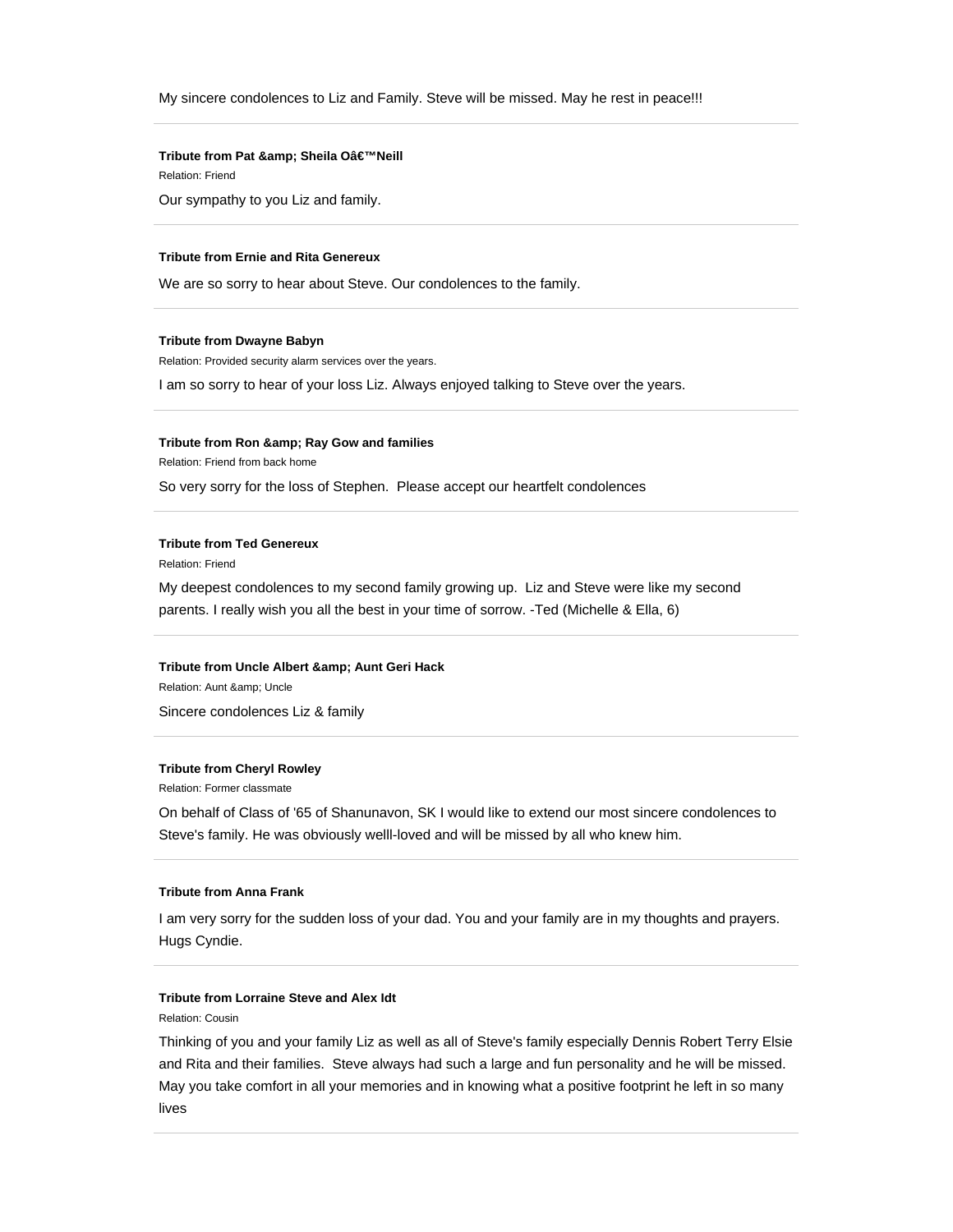## **Tribute from Richard & amp; Tammy Hack**

Relation: Cousin

Condolences to all of the Kohl families. Will miss Stepehen at the family reunions! May your memories bring you some comfort. Hugz to all.

#### **Tribute from yvette kaplan**

Relation: relative

My deepest condolences to you Liz ,your children, and grandchildren; also to all of Steve's family. He was a man with a big heart and a bigger smile. hugs Liz.

## **Tribute from William Carl Watkins**

Relation: Friend of son Michael

Mike and family. I share in your grief at the passing of your dad. And the great memories that you have shared during our rides show that he was an amazing father. Relive those memories often. They are the legacy that he has given you and that you have shown that he has passed on.

#### **Tribute from Richard & amp; Christine Giguere**

To Auntie Liz and family, our heartfelt sympathies to you in these difficult days. This is a sorrowful time for anyone that knew uncle Steve, his heart was as big as his personality and his compassion and love for his family and friends is an insurmountable loss. We have been lucky enough to enjoy Uncle Steve's sense of humor and laughter many times over the years and those memories will live on in us for the rest of our lives. Our prayers are with you always.

## **Tribute from Karen and Ed Sykes**

Relation: First cousins

Our heartfelt condolences go out to Liz and family. We will fondly remember Steve for his contagious smile, always the first up in the kitchen cooking at reunions and lending a hand wherever needed. We will truly miss you cuz!

#### **Tribute from Ray Giguere**

Relation: Nephew

To Auntie Liz, Cyndie, Michael, their families and dear friends: we are all so lucky to have had Steve (my Uncle Steve) in our lives, he is and always will be an inspiration to those who knew him. Thank you Auntie Liz and Uncle Steve for being such a big part of my life! Love, Ray

## **Tribute from The Pasutto's**

Relation: Friends of Mike and Michelle

Our most profound sympathy. A father is someone who can never be replaced. May he rest in peace.

#### **Tribute from Ernie and Jean Formanek**

Relation: Family friends

Our heartfelt condolences to Liz and family. We always enjoyed Steve's company. Our thoughts and prayers are with you all.